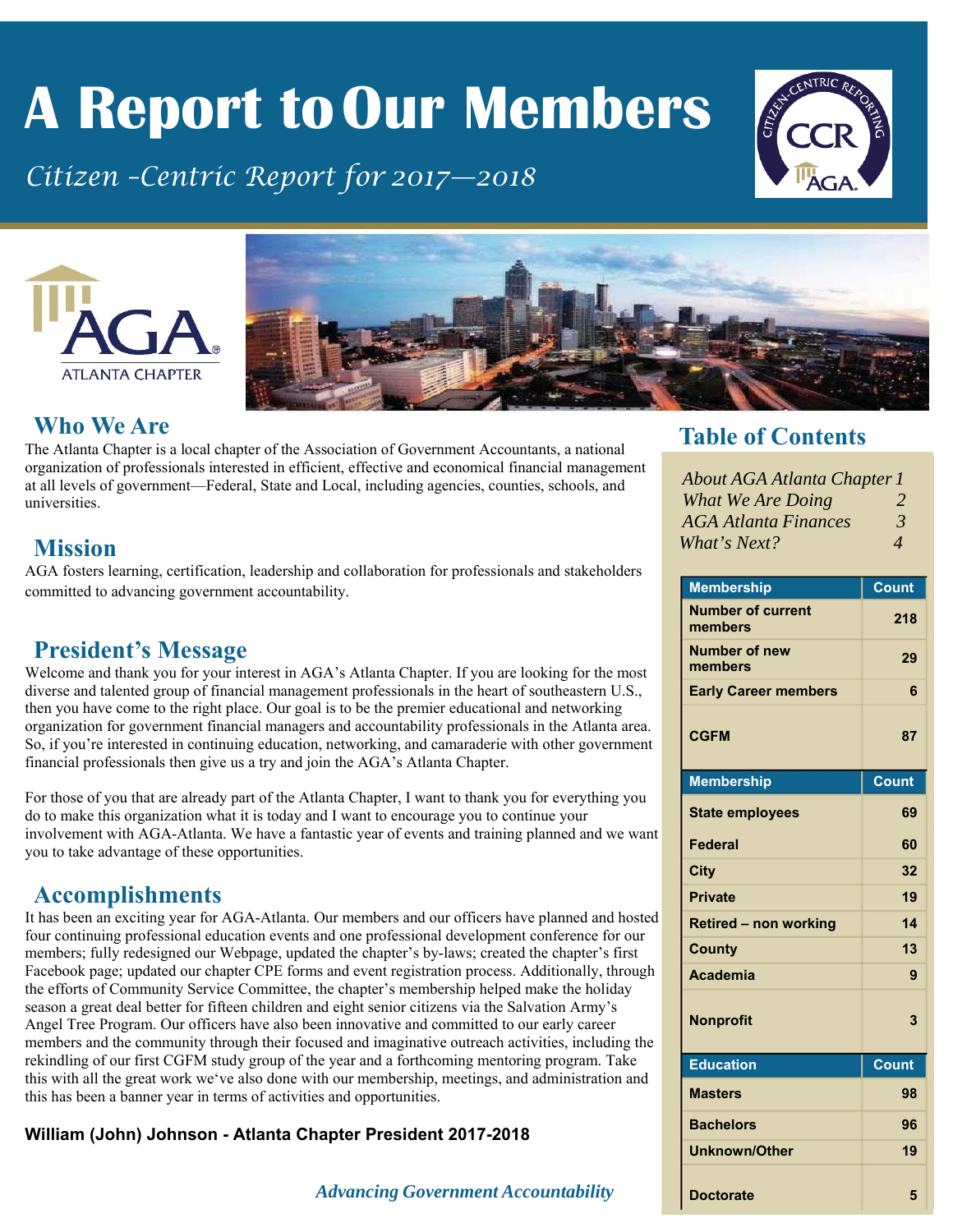# What We Are Doing

### **Current Strategic Goals**

AGA fosters learning, certification, leadership and collaboration for professionals and stakeholders committed to advancing government accountability. The Atlanta Chapter is committed to these goals as well.

### **Certification**

 $T$ The primary objective for the Certified Government Financial Manager (CGFM) Certification Committee in the upcoming year will be to promote, enhance and increase awareness of the CGFM Certification as certification is a critical part of AGA's mission and a major focus of AGA.

| <b>Chapter CGFM Goals</b> |                                                              |  |  |  |
|---------------------------|--------------------------------------------------------------|--|--|--|
| Goal 1                    | <b>Support current CGFMs</b>                                 |  |  |  |
| Goal 2                    | Market CGFM service mark locally                             |  |  |  |
| Goal 3                    | Assist potential new CGFMs in attaining certification        |  |  |  |
| Goal 4                    | Designate a chapter resource to work with CGFM certification |  |  |  |

#### **Community Service**

AGA members will volunteer their time throughout the Atlanta area by collecting and donating items on a charity's wish list, adopt a specific child for the holiday season, and participate in a pledge drive.

| <b>Community Service Plan</b> |                                          |  |  |  |
|-------------------------------|------------------------------------------|--|--|--|
| September                     | Atlanta Community Food Bank - Food Drive |  |  |  |
| October                       | Reading to under privileged children     |  |  |  |
| November/December             | The Salvation Army Angel Tree            |  |  |  |
| March                         | Atlanta Community Food Bank - Food Drive |  |  |  |
| April                         | MS Walk – The Multiple Sclerosis Society |  |  |  |

### **Early Career and Student Committee Plan**

The primary objective in the upcoming year will be to promote, enhance, and build the skills necessary for new professionals to be successful in the public finance sector. This will require concentrating on establishing solid support systems and good networks in order to offer individuals early in their careers the best opportunity to excel.

#### **Early Career and Student Committee Plan Goals**

Develop, guide, and mentor those individuals about to start and recently started their careers in public finance.

Encourage members through our chapter newsletter and website to join the mentor program.

Establish an award recognizing rising professionals of Government.

Provide listing of career opportunities via twitter and Facebook.

Provides support to those individuals interested in becoming CGFM certified.

#### **Membership Plan / Goals**

| <b>Membership Plan / Goals</b> |                                                                                                                                                                                                                |  |  |  |
|--------------------------------|----------------------------------------------------------------------------------------------------------------------------------------------------------------------------------------------------------------|--|--|--|
| Goal $1/2$                     | Encourage members through our chapter newsletter and web-<br>site, and throughout member incentive program to invite non-<br>members to participate in the Atlanta chapter events and then<br>to join the AGA. |  |  |  |
| Goal 3                         | Highlight ways the membership may earn CPEs through our<br>chapter newsletter and website.                                                                                                                     |  |  |  |
|                                | Identify the needs of the chapter membership through a chap-<br>ter membership satisfaction survey.                                                                                                            |  |  |  |
| Goal 4                         | Contact suspended members to encourage them to renew<br>their membership.                                                                                                                                      |  |  |  |
|                                | Send welcome emails to visitors and to new members to in-<br>form them about AGA Atlanta chapter activities.                                                                                                   |  |  |  |
|                                | Encourage members to invite guests to chapter events.                                                                                                                                                          |  |  |  |
|                                | Publicize and make efforts to participate in the national Get-A-<br>Member campaign.                                                                                                                           |  |  |  |





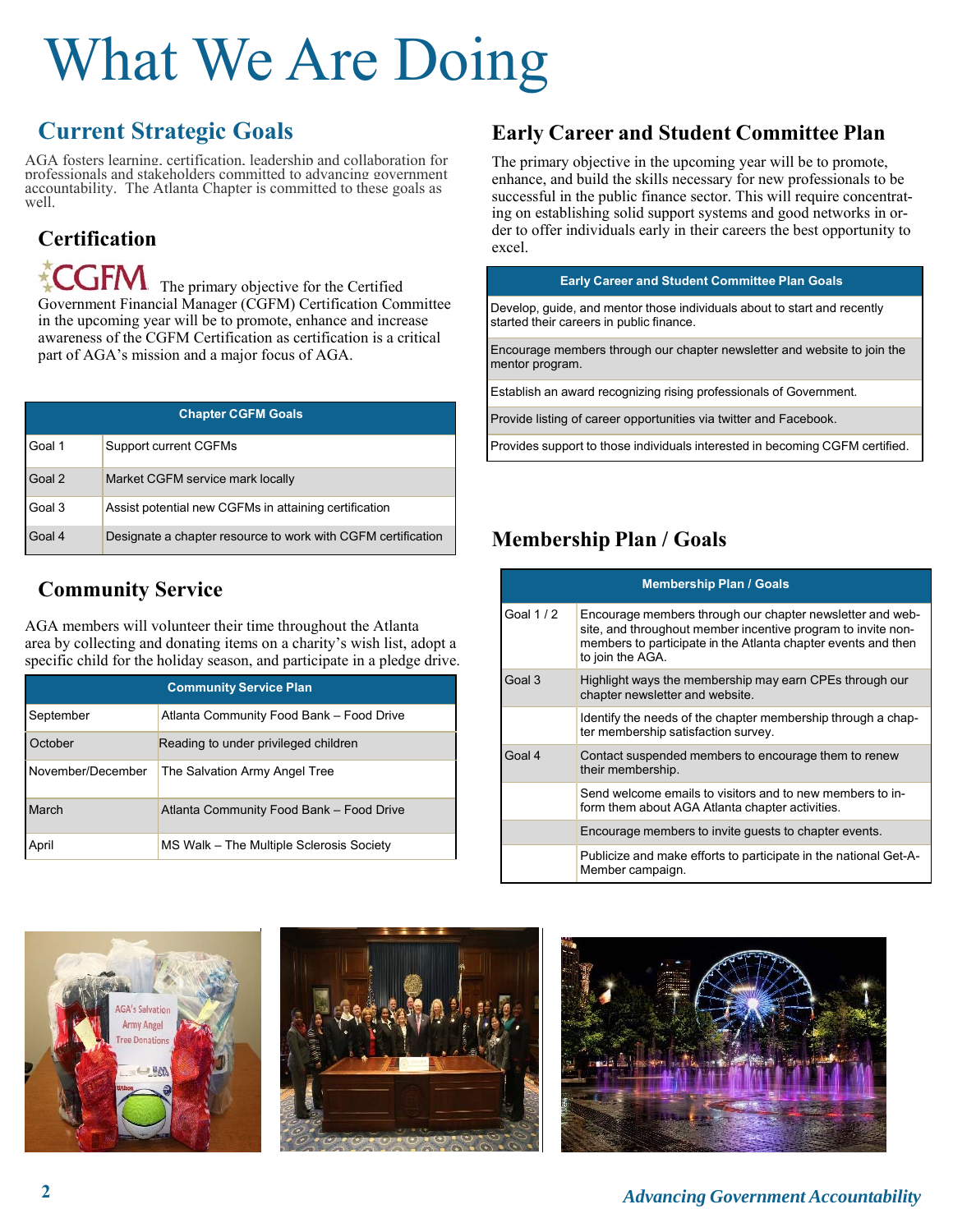#### Primary Association Sources of Revenue **Fiscal Year (FY) 2018 Revenues**



FY 2018 was a challenging year for the chapter for meeting attendance. We have ramped up our marketing strategy for FY 2019 and are starting to see improvements. Our membership remains strong.

### Primary Association Revenue

| <b>Sources</b>              | <b>Actual</b><br>2017 | <b>Actual</b><br>2018 | <b>Percent</b><br>change |
|-----------------------------|-----------------------|-----------------------|--------------------------|
| Luncheon Meetings           | \$3,210               | \$1,860               | $-42%$                   |
| <b>Training Seminars</b>    | 13,050                | 6,900                 | $-47%$                   |
| Donated Services            | O                     | ი                     |                          |
| Memberships                 | 1,189                 | 1,688                 | $+42%$                   |
| <b>Chapter Sponsorships</b> | 1,000                 | 500                   | $-50%$                   |
| Chapter Scholarships Award  | O                     | ŋ                     |                          |
| <b>Total Revenues</b>       | \$18,449              | \$10,948              | $-41%$                   |

**Expenses Actual**

**2017**

Luncheon Meeting Meals  $\begin{array}{|c|c|c|c|c|}\n\hline\n\text{53,831} & \text{55,592} & \text{+46\%}\n\end{array}$ Training Seminars  $9,873$   $3,611$   $-63\%$ CGFM 273 759 +178% Early Careers/Young Professionals  $\begin{array}{|c|c|c|c|c|}\n\hline\n&50 & 0 & 100\% \hline\n\end{array}$ Chapter Awards  $921 \t 548 \t -41\%$ Event Brite Fees 876 636 ‐27% Bank Service Charges 1458 1459 10 Printing, Postage and Supplies  $\begin{array}{|c|c|c|c|c|c|c|c|} \hline \end{array}$  396  $\begin{array}{|c|c|c|c|c|c|c|c|c|} \hline & & & & +24\% \hline \end{array}$ Other 589 0 -100% **Total Expenses \$17,391 \$12,001** ‐31%

Primary Association Expenses

**Actual 2018**

**Percent change**

#### Primary Association Expenses  **Fiscal Year (FY) 2018 Expenses**



Even though our revenues were down, net income remained about the same as 2017, due to the reduction in expenses.

#### **Review of the Financial Statements**

The Financial Statements for Fiscal Year 2017 have been reviewed by an accounting firm. The Financial Statements for Fiscal Year 2018 are under review.

#### *Advancing Government Accountability* **3**